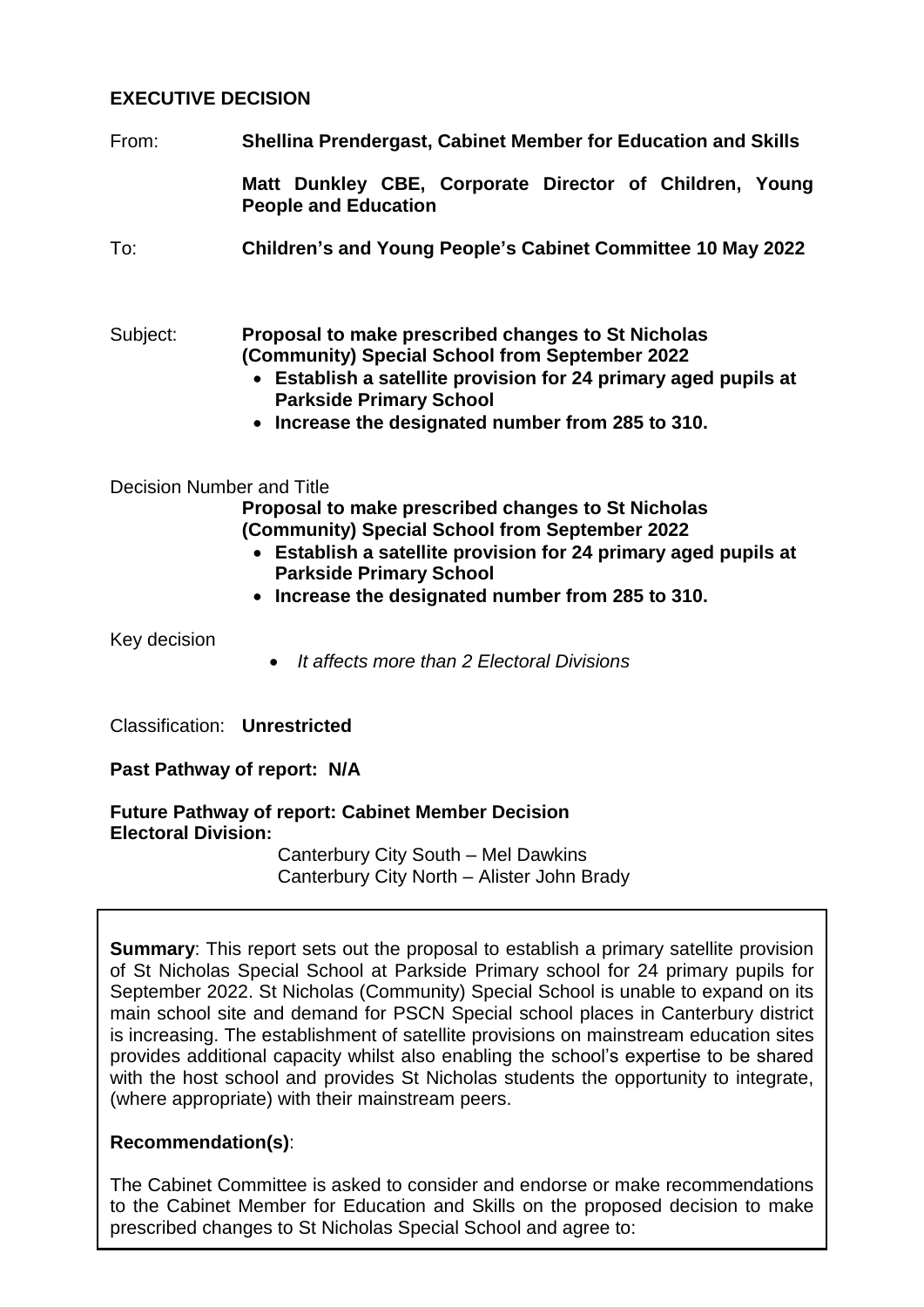Issue a public notice to:

(i) Establish a satellite provision for 24 primary aged pupils at Parkside Primary School.

(iii) Increase the designated number from 285 to 310

And, subject to no objections being received to the public notice:

(i) Establish a satellite provision for 24 primary aged pupils at Parkside Primary School.

(iii) Increase the designated number from 285 to 310

## **1. Introduction**

- 1.1 The Commissioning Plan for Education Provision in Kent 2022-2026 sets out KCC's commissioning intentions and identified the need for additional Special School capacity. The proposal to expand St Nicholas Special School by establishing a primary satellite provision at Parkside primary school will help to meet this need.
- 1.2 St Nicolas (Community) Special School is a day provision for boys and girls aged 4 to 19 with Profound, Severe and Complex Needs (PSCN). In addition to the main building at Holme Oak Close, the school also operates primary satellite provision at Chartham Primary School, Canterbury Primary School and St John's C.E. Primary School. St Nicholas School also has secondary satellite provisions at Spires Academy, Canterbury Academy, as well as with Canterbury College for post 16 students. These satellites provide students with opportunities for integration at a mainstream school or College. The new satellite will provide additional opportunities and choice for integration for St Nicholas pupils

# **2. The Proposal**

- 2.1 This proposal will help to secure our ambition "to ensure that Kent's young people have access to the education, work and skills opportunities necessary to support Kent business to grow and be increasingly competitive in the national and international economy" as set out in 'Increasing Opportunities, Improving Outcomes: Kent County Council's Strategic Statement (2017 - 2022)'.
- 2.2 St Nicholas is unable to expand further on its current site and demand for PSCN Special School places in Canterbury District is increasing. The establishment of satellite provisions on mainstream education sites provides additional capacity whilst also enabling the school's expertise to be shared with the host school and provide St Nicholas students the opportunity to integrate (where appropriate) with mainstream peers. St Nicholas is proposing to establish a satellite provision for 24 primary aged pupils at Parkside Primary School.
- 2.3 As St Nicholas Special school cannot be expanded on their main school site, options to open a satellite on a primary school in Canterbury were investigated. A feasibility was commissioned to look at expanding the current satellite provision at St Johns CE Primary School, however the identified area was not appropriate or cost affective when compared to the feasibility for the provision on the Parkside Primary site. Parkside Primary School currently hosts the St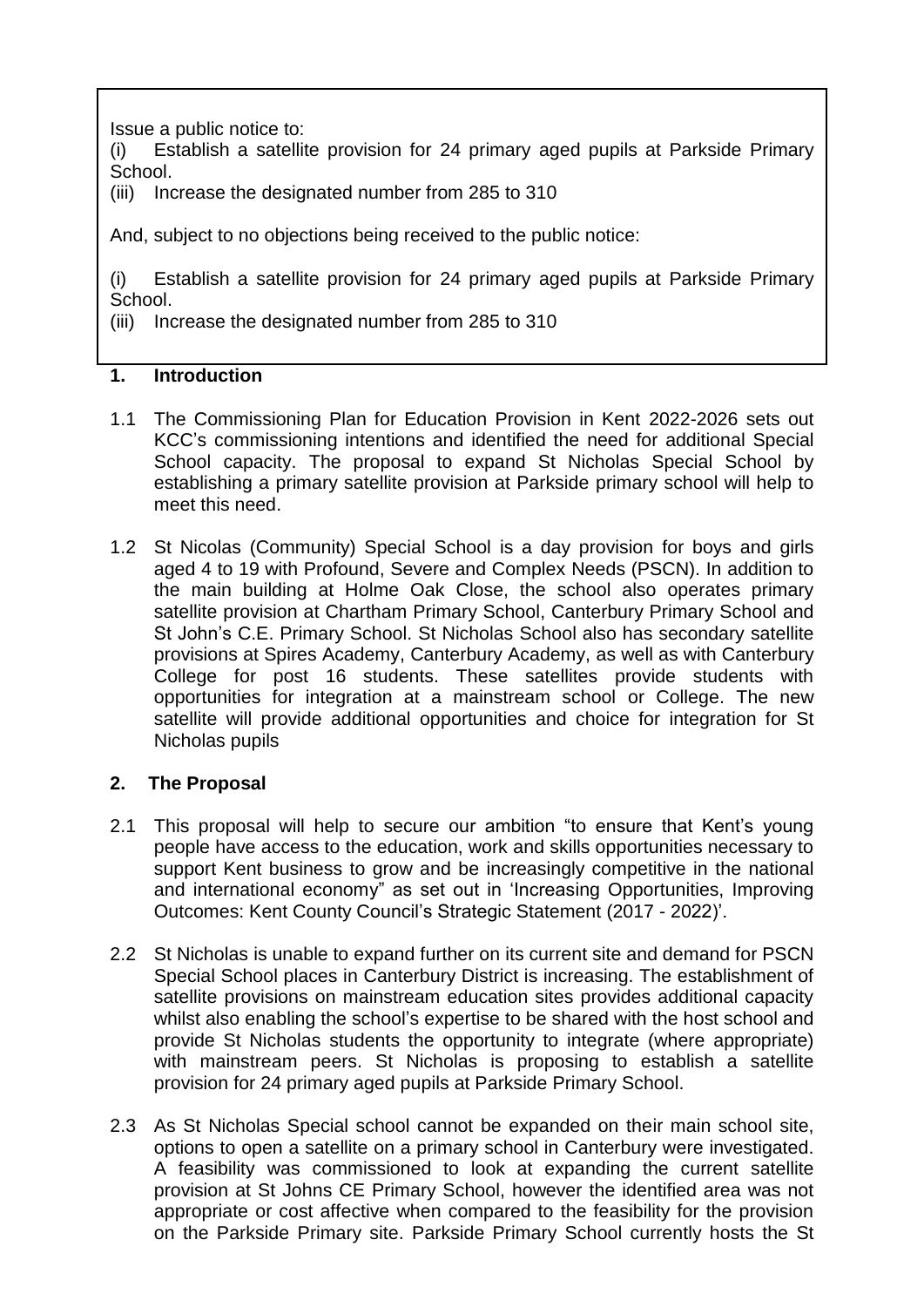Nicholas Nursery on site. The old swimming pool building area was identified as a location that could be redeveloped to create the new satellite provision. A new modular building will be provided on the site with facilities to include two classrooms, therapy room and additional small rooms. Pupils would have a class base where they will receive some individual and small group teaching, following the St Nicholas curriculum. The accommodation would also provide a base for Specialist Staff who will support the pupils when they are included in mainstream teaching groups with pupils and students of the same age. The Headteachers at St Nicholas and Parkside will review who is most appropriate for admission to the satellite classes, subject to parental support.

2.4 The pupils attending the satellites would continue to have access to all the support they require and would be on the roll of St Nicholas Special School. Their Education, Health and Care Plans (EHCP) would name St Nicholas as their school. Significant benefits have been identified as the proposal will develop and strengthen partnership between the provisions and enable staff skills and expertise to be developed through joint training, curriculum development and the sharing of good practice. Pupils will benefit from an inclusive school environment.

#### **3. Consultation**

3.1 The Education consultation was held by KCC, St Nicholas and Parkside Primary School from 29 February 2022 to 28 March 2022. The consultation documents were distributed to parents/carers, school staff and governors, County Councillors, Members of Parliament, the Diocesan Authorities, the relevant Clinical Commissioning Group, local libraries, Canterbury District Council, and others. The consultation documents were also available on the KCC consultation website where an on-line response form could be completed. The consultation documents were also available on the website of both schools. An opportunity was also provided to send in written responses via a response form to the school consultations email address.

The consultations closed on 28 March 2022 and a total 6 responses were received. All were supportive of the proposal. A summary of written responses is available at Appendix 1.

- 3.2 The Headteacher and Governing body of St Nicholas School and the Headteacher and Governing Body of Parkside Primary School are all in support of the proposals.
- 3.3 The Area Education Officer for East Kent fully supports the expansion of St Nicholas Special School through the establishment of this proposed satellite provision.
- 3.4 The Members for Canterbury City have been consulted on the proposal during the consultation period. The Member for Canterbury City South, Mel Dawkins completed the consultation response form and is fully supportive of the proposal commenting: "I have worked in SEN for many years and understand the importance of having a dedicated provision with staff who are skilled and experienced in providing specialist education and care. I recognise how constructive it is for some young people with SEN to be able to be part of the mainstream environment but also have the support in place nearby so that they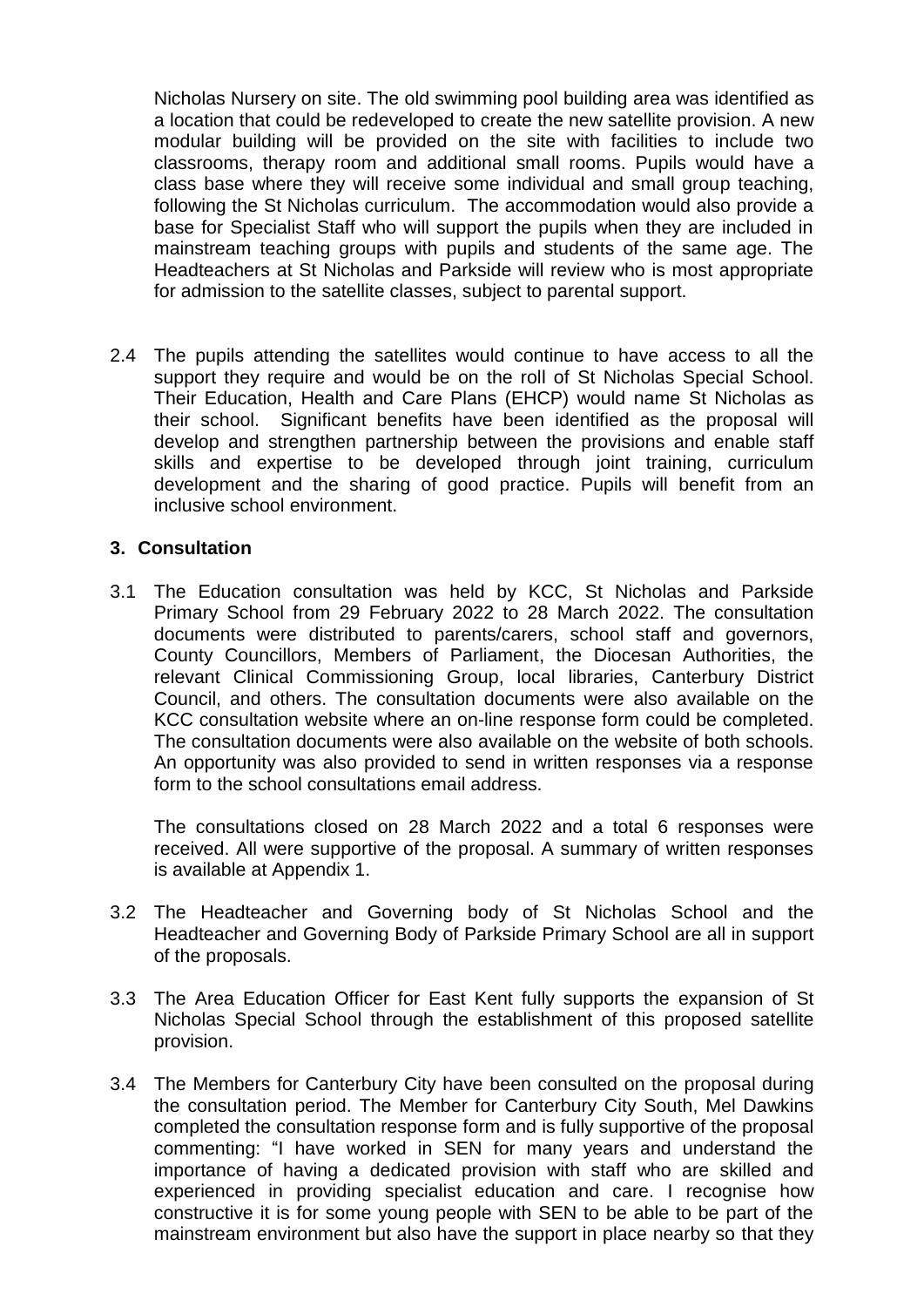thrive. It is also good for the whole school as everyone learns from each other and shares good practice."

# **4. Financial Implications**

- 4.1 Parkside Primary School has identified the old swimming pool building area as a location that can be redeveloped to create the new satellite provision. A feasibility was commissioned, and a new modular building will be provided on the site with facilities to include two classrooms, therapy room and additional small rooms. The capital cost for the project is £270,000 and will be funded through the High Needs Provision Capital Allocation 2021/2022.
- 4.2 Revenue funding will also be allocated to enable the school to resource each new learning space. At present this is at a value of £6,000 per classroom.

#### **5. Legal implications**

- 5.1 A service level agreement specifying the responsibilities of each party and any revenue costs to be covered will be put into place between St Nicholas Special School and Parkside Primary School.
- 5.2 The provision of sufficient school places is a statutory duty and contributes to the Strategic Business Plan Priorities to ensure that "Children and Young People in Kent get the best start in life

#### **6. Equalities implications**

- 6.1 An Equality Impact Assessment has been produced and the assessment identified the following positive impacts:
	- Ensure there are sufficient special school place available for children in Canterbury district.
	- Ensure that there is sufficient local provision through satellites at mainstream school sites.
	- Children with Complex needs and ASD will be able to attend satellite provision in mainstream primary and secondary schools.

No adverse impacts were identified during the assessment.

#### **7. Other corporate implications**

7.1 None identified.

#### **8. Governance**

8.1 The Officer Scheme of Delegation; under Appendix 2 part 4 of the Council's Constitution provides a clear and appropriate link between this decision and the actions needed to implement it. The proposed decision will authorise the Director of Infrastructure, Strategic and Corporate Services in consultation with the General Counsel and Director of Education to enter into any necessary contracts/ agreements on behalf of the County Council. It will also authorise the Director of Infrastructure, Strategic and Corporate Services to be the nominated Authority Representative within the relevant agreements and to enter into variations as envisaged under the contracts.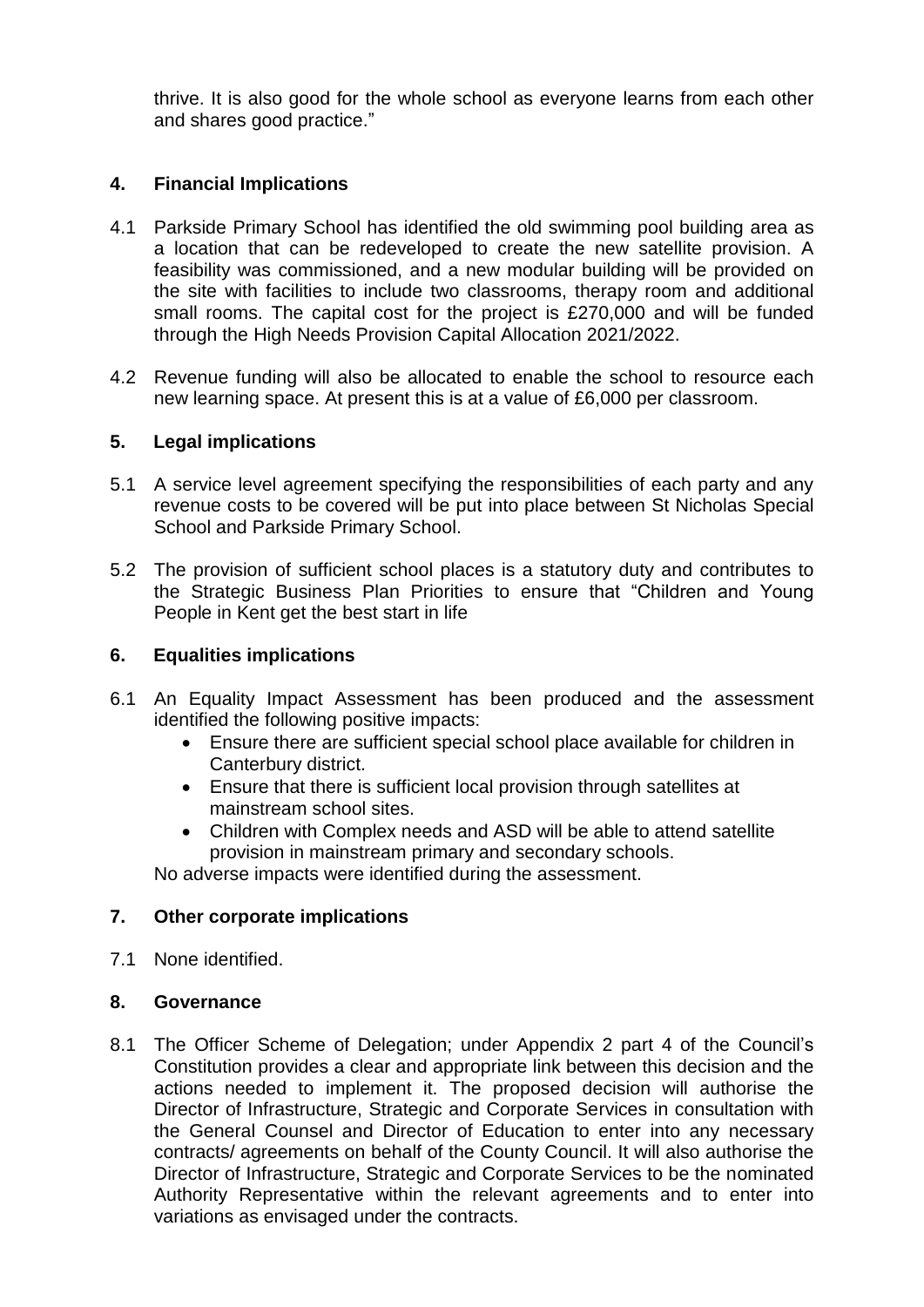## **9. Conclusions**

9.1 The increasing demand for special school places in Canterbury district, particularly for pupils with complex learning difficulties including ASD, has led to St Nicholas taking additional children. St Nicholas is unable to expand on its main school site in Canterbury. To meet the increasing demand the establishment of satellite provisions on mainstream school sites creates the additional required capacity, enables the school's expertise to be shared with the host provisions and also provides St Nicholas students with the opportunity to integrate, where appropriate, with their mainstream peers.

# **9. Recommendation(s):**

The Cabinet Committee is asked to consider and endorse or make recommendations to the Cabinet Member for Education and Skills on the proposed decision to make prescribed changes to St Nicholas Special School and agree to:

Issue a public notice to:

(i) Establish a satellite provision for 24 primary aged pupils at Parkside Primary School.

(iii) Increase the designated number from 285 to 310

And, subject to no objections being received to the public notice:

(i) Establish a satellite provision for 24 primary aged pupils at Parkside Primary School.

(iii) Increase the designated number from 285 to 310

#### **10. Background Documents**

- 10.1 Consultation documents [www.kent.gov.uk/schoolconsultations](http://www.kent.gov.uk/schoolconsultations)
- 10.2 Kent Commissioning Plan for Education Provision [www.kent.gov.uk/educationprovision](http://www.kent.gov.uk/educationprovision)
- 10.3 Setting the Course Our Interim Strategic Plan **Setting the Course - [Our Interim Strategic Plan -](https://www.kent.gov.uk/about-the-council/strategies-and-policies/corporate-policies/interim-strategic-plan) Kent County Council**

#### **11. Contact details**